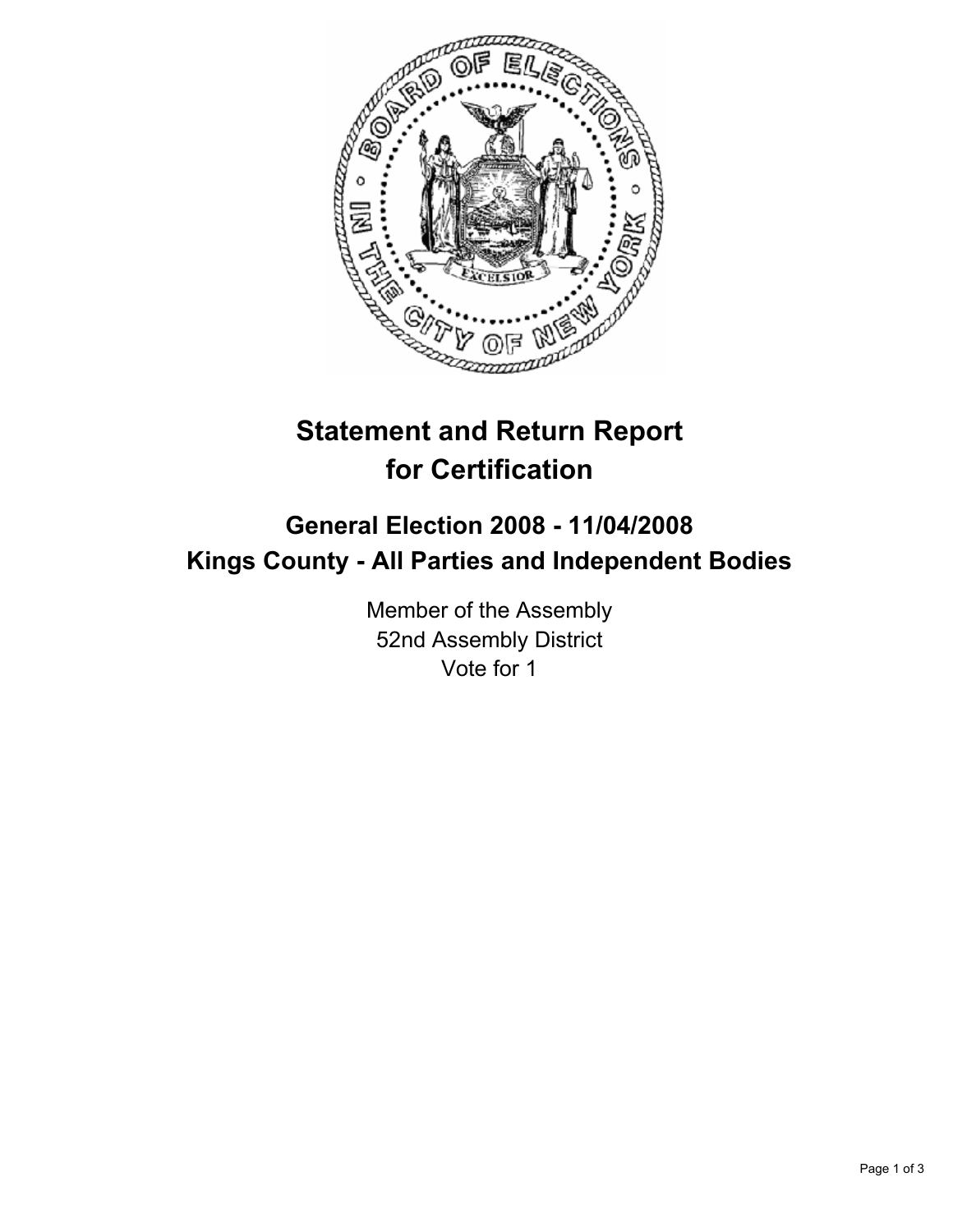

### **Assembly District 52**

| PUBLIC COUNTER                    | 56,319 |
|-----------------------------------|--------|
| <b>EMERGENCY</b>                  | 952    |
| ABSENTEE/MILITARY                 | 3,084  |
| <b>AFFIDAVIT</b>                  | 2,053  |
| <b>Total Ballots</b>              | 63,398 |
| JOAN L MILLMAN (DEMOCRATIC)       | 42,629 |
| PEDRO V MONGE (REPUBLICAN)        | 3,885  |
| PEDRO V MONGE (CONSERVATIVE)      | 387    |
| JOAN L MILLMAN (WORKING FAMILIES) | 5,075  |
| FERNANDO VALDEZ (WRITE-IN)        |        |
| GIOIA NOBLEJAS (WRITE-IN)         |        |
| JOHN MAX (WRITE-IN)               |        |
| <b>Total Votes</b>                | 51,979 |
| Unrecorded                        | 11,419 |